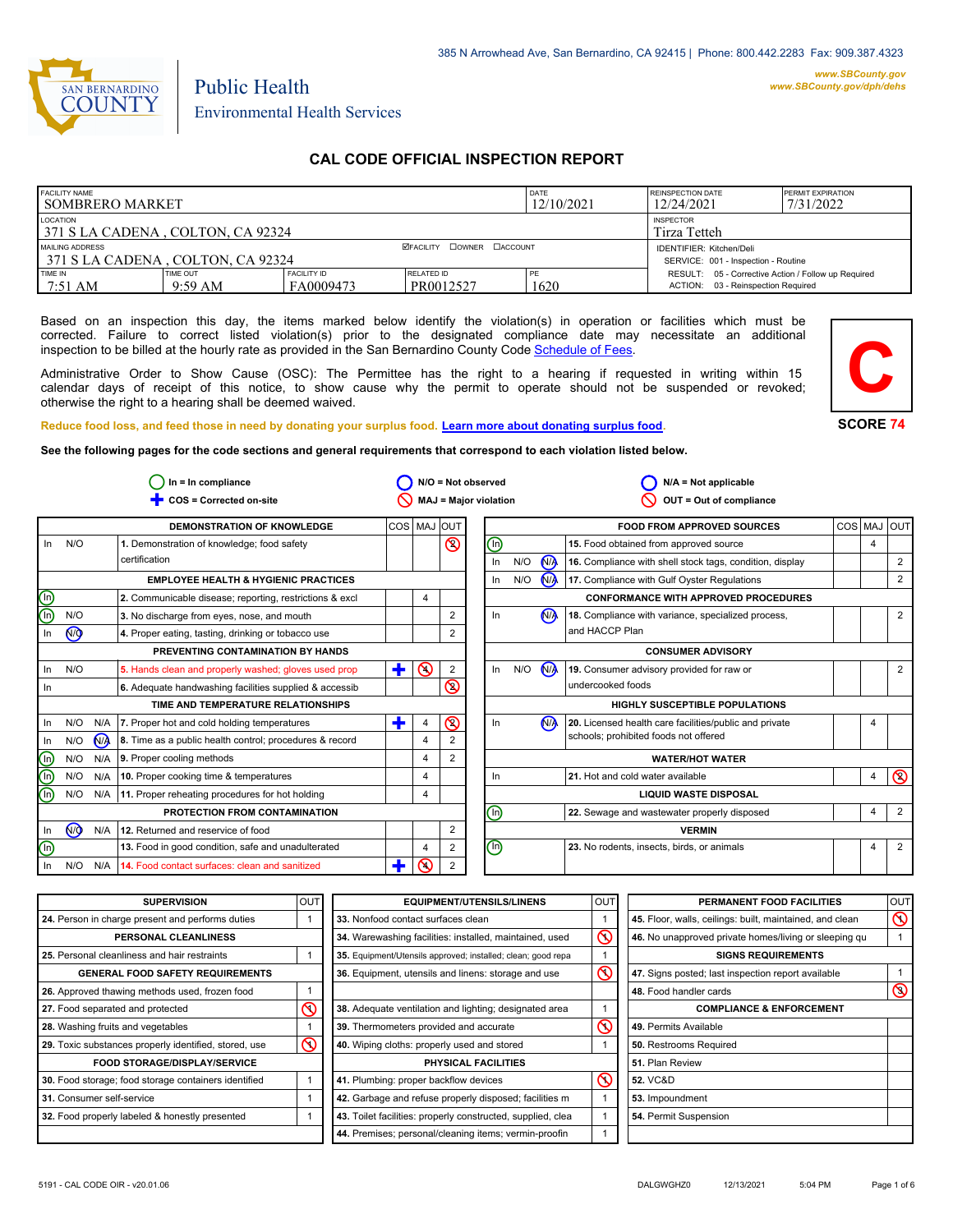

## **CAL CODE OFFICIAL INSPECTION REPORT**

| <b>FACILITY NAME</b> | <b>SOMBRERO MARKET</b>                                                                                                     |                                                                                                                                                                                                                                                                                                                                                                                                                                                                                                                                                                                                                                                                                                                                                                                               | DATE<br>12/10/2021               |              |            |
|----------------------|----------------------------------------------------------------------------------------------------------------------------|-----------------------------------------------------------------------------------------------------------------------------------------------------------------------------------------------------------------------------------------------------------------------------------------------------------------------------------------------------------------------------------------------------------------------------------------------------------------------------------------------------------------------------------------------------------------------------------------------------------------------------------------------------------------------------------------------------------------------------------------------------------------------------------------------|----------------------------------|--------------|------------|
| <b>LOCATION</b>      | 371 S LA CADENA, COLTON, CA 92324                                                                                          |                                                                                                                                                                                                                                                                                                                                                                                                                                                                                                                                                                                                                                                                                                                                                                                               | <b>INSPECTOR</b><br>Tirza Tetteh |              |            |
|                      |                                                                                                                            | 5. HANDS CLEAN AND PROPERLY WASHED; GLOVES USED PROPERLY                                                                                                                                                                                                                                                                                                                                                                                                                                                                                                                                                                                                                                                                                                                                      | /\                               | <b>MAJOR</b> | $\sqrt{N}$ |
| <b>POINTS</b>        | Compliance date not specified<br>Complied on 12/10/2021<br><b>Violation Reference -</b>                                    | Inspector Comments: Observed cook actively cooking raw carne asada on flat top grill use a dry towel to<br>clean single use gloves then continue to conduct food preparations.<br>Discontinue this practice and ensure that single-use gloves are discarded when damaged or soiled, or when<br>interruptions in the food handling occur.<br>Corrected: Cook removed gloves and washed hands at handwash sink.                                                                                                                                                                                                                                                                                                                                                                                 |                                  |              |            |
|                      | 113953.3, 113953.4, 113961, 113968, 113973 (b-f))<br>More Information: https://youtu.be/NznA3hglcss                        | Violation Description: Employees are required to wash their hands: before beginning work; before handling food / equipment / utensils; as often as<br>necessary, during food preparation, to remove soil and contamination; when switching from working with raw to ready to eat foods, after touching body parts;<br>after using toilet room; or any time when contamination may occur. Gloves shall be worn if an employee has cuts, wounds, fake nails, nail polish, and/or<br>rashes. Gloves are to be used for no more than one task. Employees are not to wrap or package leftover food using bare hands or unclean utensils. Hand<br>sanitizers may be used after proper hand washing. Employees handling food must have fingernails that are trimmed, cleanable, and smooth. (113952, |                                  |              |            |
|                      |                                                                                                                            | <b>14. FOOD CONTACT SURFACES: CLEAN AND SANITIZED</b>                                                                                                                                                                                                                                                                                                                                                                                                                                                                                                                                                                                                                                                                                                                                         | /\                               | <b>MAJOR</b> |            |
| <b>POINTS</b>        | Compliance date not specified<br><b>Complied on 12/10/2021</b><br>Violation Reference - HSC -<br>113984(e), 114097, 114099 | Inspector Comments: Observed facility utilizing a scented chlorine for sanitizing during manual warewashing<br>and inside sanitizer buckets.<br>Immediately discontinue this practice. Scented chlorine is not an approved sanitizer for sanitizing food contact<br>surfaces and utensils.<br>Corrected: Operator was able to retrieve an unscented bottle of chlorine for sanitizing from market at time of                                                                                                                                                                                                                                                                                                                                                                                  |                                  |              |            |

**Violation Description:** All food contact surfaces of utensils and equipment shall be clean and sanitized. (113984(e), 114097, 114099.1, 114099.4, 114099.6, 114101 (b-d), 114105, 114109, 114111, 114113, 114115 (a, b, d), 114117, 114125(b), 114135, 114141)

**More Information: <https://youtu.be/Gz6zPqZtv2s>**

#### **1. DEMONSTRATION OF KNOWLEDGE; FOOD SAFETY CERTIFICATION**

inspection.

| <b>POINTS</b> | Compliance date not specified<br><b>Not In Compliance</b> | Inspector Comments: Cook was unable to provide cold holding temperature for potentially hazardous foods<br>(PHFs). |
|---------------|-----------------------------------------------------------|--------------------------------------------------------------------------------------------------------------------|
|               | Violation Reference - HSC -<br>113947-113947.1            | Educated cook and provide cold holding temperature sticker.                                                        |

Ensure that all food employees shall have adequate knowledge of, and are properly trained in food safety as it relates to their assigned duties.

**Violation Description:** All food employees shall have adequate knowledge of and be trained in food safety as it relates to their assigned duties. (113947) Food facilities that prepare, handle or serve non-prepackaged potentially hazardous food, shall have an employee who has passed an approved food safety certification examination. (113947-113947.1)

**More Information: <http://www.sbcounty.gov/uploads/dph/dehs/Depts/EnvironmentalHealth/FormsPublications/FoodSafetyPracticesOverview.pdf>**

# **6. ADEQUATE HANDWASHING FACILITIES SUPPLIED & ACCESSIBLE**

| <b>POINTS</b> | Compliance date not specified | <b>Inspector Comments:</b> Observed canned beverages stored inside rear handwash sink.                      |
|---------------|-------------------------------|-------------------------------------------------------------------------------------------------------------|
|               | Not In Compliance             |                                                                                                             |
|               | Violation Reference -         | Discontinue this practice and maintain handwash sink readily accessible at all times. Ensure handwash sinks |
|               |                               | are not used for other tasks outside of handwashing.                                                        |

**Violation Description:** Handwashing soap and towels or drying device shall be provided in dispensers; dispensers shall be maintained in good repair. (113953.2) Adequate facilities shall be provided for hand washing. (113953, 113953.1, 114067(f)). Handwashing sink is not separated from a warewashing sink by a 6 inch high metal splashguard or 24 inch separation. (113953) Handwashing sinks shall not be obstructed, inaccessible, used improperly or kept unclean. (113953.1)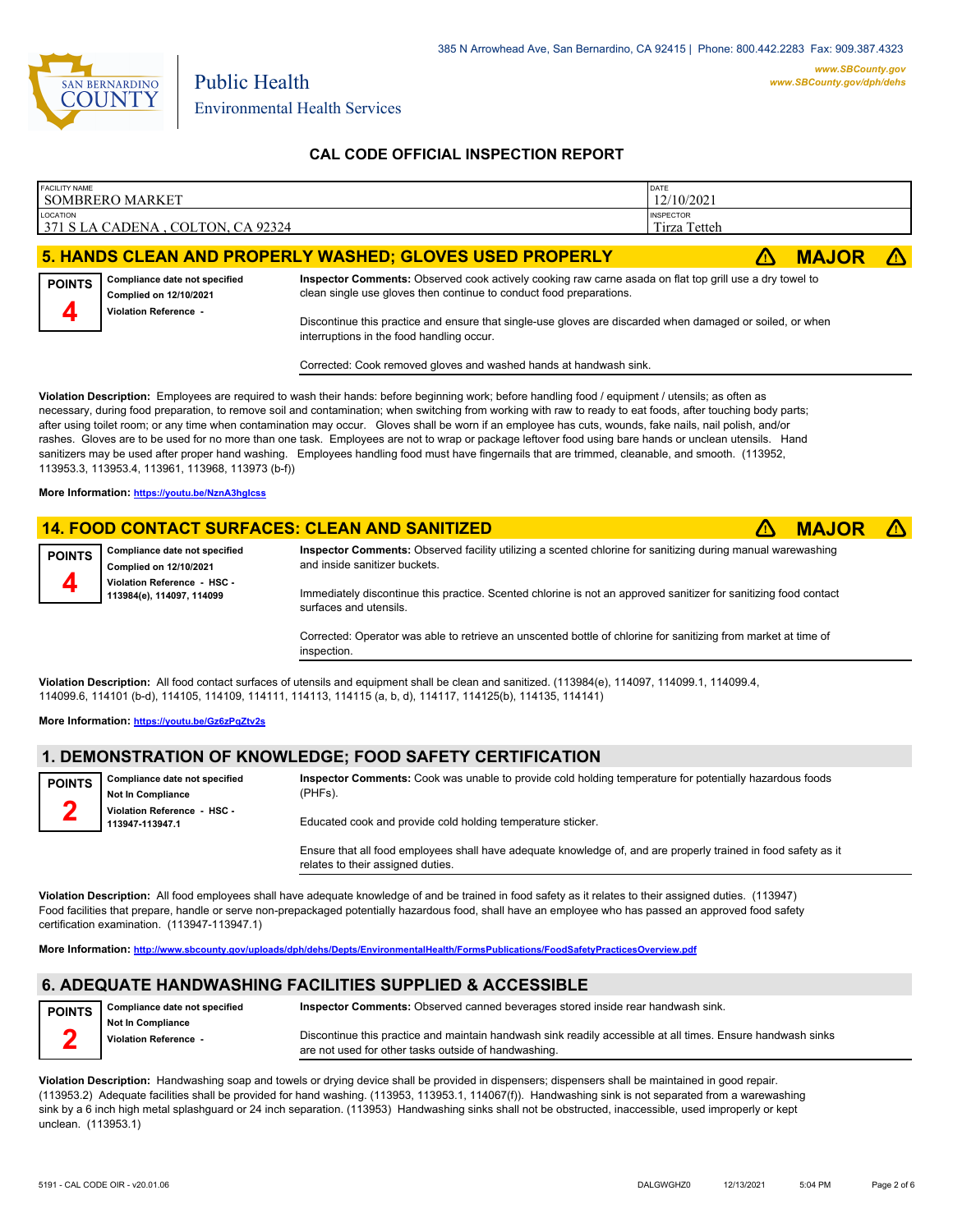

### **CAL CODE OFFICIAL INSPECTION REPORT**

| <b>FACILITY NAME</b>                                                                          | DATE                                    |
|-----------------------------------------------------------------------------------------------|-----------------------------------------|
| SOMBRERO MARKET                                                                               | 12/10/2021                              |
| LOCATION<br>371 S LA C<br>92324 ہ<br><b>CA</b><br><b>COLTON</b><br>$\triangle$ ADENA $\hat{}$ | <b>INSPECTOR</b><br>Tirza Tetteh<br>$-$ |

## **7. PROPER HOT AND COLD HOLDING TEMPERATURES**

Public Health

| <b>POINTS</b> | Compliance date not specified                         |
|---------------|-------------------------------------------------------|
|               | <b>Complied on 12/10/2021</b>                         |
|               | Violation Reference - HSC -<br>113996, 113998, 114037 |
|               |                                                       |

Measured a tray of carnitas stored inside hot holding unit with an internal temperature of 110F. Per cook, carnitas was reheated in oven to 165F then placed in hot holding unit one (1) hour prior to inspection. Observed hot holding unit temperature measuring at 140F.

Corrected: Cook reheated carnitas on flat top grill to 179F.

**Inspector Comments:** THIS IS A REPEAT VIOLATION.

Maintain all potentially hazardous foods (PHFs) intended for hot holding at or above 135F at all times.

**Violation Description:** Potentially hazardous foods shall be held at or below 41F or at or above 135F. (113996, 113998, 114037, 114343(a))

**More Information: <https://youtu.be/RI6w5DtEs7w>**

#### **21. HOT AND COLD WATER AVAILABLE**

| <b>POINTS</b> | Compliance date not specified                                                     | Inspector Comments: 1. Observed hot water not available at left food prep sink at time of inspection.                                                                                     |
|---------------|-----------------------------------------------------------------------------------|-------------------------------------------------------------------------------------------------------------------------------------------------------------------------------------------|
|               | <b>Not In Compliance</b><br>Violation Reference - HSC -<br>113953(c), 114099.2(b) | Corrected: Employee turned hot water on underneath the sink.                                                                                                                              |
|               |                                                                                   | Ensure hot water is available at all sinks at all times.                                                                                                                                  |
|               |                                                                                   | 2. Measured the maximum hot water temperatures:<br>- left food prep sink 109.7F                                                                                                           |
|               |                                                                                   | - right food prep sink 104.8F<br>Observed rear prep sink measuring at 121F and above.                                                                                                     |
|               |                                                                                   | 3. Observed no hot water available at rear handwash sink.                                                                                                                                 |
|               |                                                                                   | Provide and maintain hot water measured at a minimum of 120F at all times for food prep sinks and 100F at<br>handwash sink.                                                               |
|               |                                                                                   | A reinspection will be conducted within 7 days to verify compliance. Failure to comply will result in an<br>additional billable reinspection with a 30-minute minimum charge of \$122.50. |

**Violation Description:** An adequate, protected, pressurized, potable supply of hot water and cold water shall be provided at all times. (113953(c), 114099.2(b) 114101(a), 114189, 114192, 114192.1, 114195)

### **27. FOOD SEPARATED AND PROTECTED**

| <b>POINTS</b> | Compliance date not specified | Inspector Comments: THIS IS A REPEAT VIOLATION.                                                                                  |
|---------------|-------------------------------|----------------------------------------------------------------------------------------------------------------------------------|
|               | <b>Not In Compliance</b>      |                                                                                                                                  |
|               | Violation Reference - HSC -   | Observed several containers of seasonings stored uncovered throughout the dry storage area. No active<br>contamination observed. |
|               | 113984 (a, b, c, d, f)        |                                                                                                                                  |
|               |                               |                                                                                                                                  |

Store all food covered and protected at all times to prevent any contamination.

**Violation Description:** All food shall be separated and protected from contamination. (113984 (a, b, c, d, f), 113986, 114060, 114067(a, d, e, j), 114069(a, b), 114077, 114089.1 (c), 114143 (c)) All food shall be stored, prepared, displayed or held so that it is protected from contamination.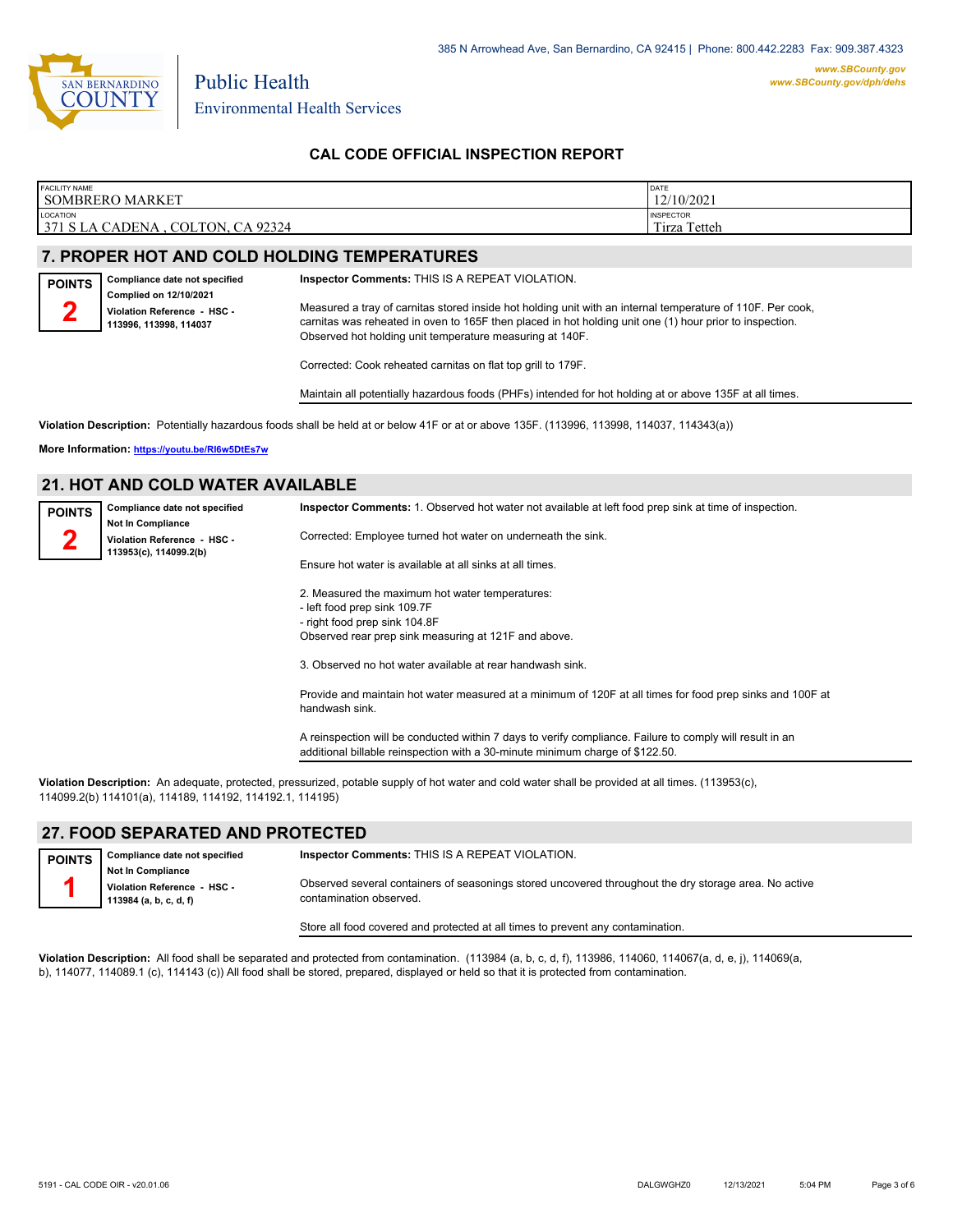

Public Health

## **CAL CODE OFFICIAL INSPECTION REPORT**

| <b>FACILITY NAME</b><br>SOMBRERO MARKET                                 | DATE<br>12/10/2021                        |
|-------------------------------------------------------------------------|-------------------------------------------|
| <b>LOCATION</b><br>371 S<br>CA 92324<br>COLTON.<br><b>CADENA</b> .<br>Δ | <b>INSPECTOR</b><br>Tetteh<br>m.<br>Tirza |
|                                                                         |                                           |

# **29. TOXIC SUBSTANCES PROPERLY IDENTIFIED, STORED, USED**

| <b>POINTS</b>   | Compliance date not specified | Inspector Comments: THIS IS A REPEAT VIOLATION.                                                     |
|-----------------|-------------------------------|-----------------------------------------------------------------------------------------------------|
|                 | <b>Not In Compliance</b>      |                                                                                                     |
|                 | Violation Reference - HSC -   | Observed an unlabeled spray bottle containing a blue liquid stored on shelf below hot holding unit. |
| 114254.114254.1 |                               |                                                                                                     |
|                 |                               | Note: Cook identified liquid as window cleaner.                                                     |

Provide and maintain labels on all chemical containers.

**Violation Description:** All poisonous substances, detergents, bleaches, and cleaning compounds shall be stored separate from food, utensils, packing material and food-contact surfaces. (114254, 114254.1, 114254.2) An insecticide, rodenticide, or other pesticide must be used in accordance with the manufacturer's instructions.

### **34. WAREWASHING FACILITIES: INSTALLED, MAINTAINED, USED; TEST STRIPS**

| <b>POINTS</b> | Compliance date not specified                           | <b>Inspector Comments:</b> No test strips available for chlorine sanitizer.           |
|---------------|---------------------------------------------------------|---------------------------------------------------------------------------------------|
|               | <b>Not In Compliance</b><br>Violation Reference - HSC - | Provide test strips that are available to measure the applicable sanitization method. |
|               | 114067(f,g), 114099                                     |                                                                                       |

**Violation Description:** Food facilities that prepare food shall be equipped with warewashing facilities. Testing equipment and materials shall be provided to measure the applicable sanitization method. (114067(f,g), 114099, 114099.3, 114099.5, 114101(a), 114101.1, 114101.2, 114103, 114107, 114125) A thermometer must be readily available to monitor the temperature of the water at the warewashing sink. A warewashing sink used to wash wiping cloths, wash produce, or thaw food must be cleaned and sanitized before and after each use.

**More Information: <https://youtu.be/tH1OqFuAy9Y>**

#### **36. EQUIPMENT, UTENSILS AND LINENS: STORAGE AND USE**

**Compliance date not specified Not In Compliance Violation Reference - HSC - 114074, 114081, 114119 POINTS 1 Inspector Comments:** Observed gasket on 2-door meat/seafood reach-in freezer to be torn in disrepair. Observed gaskets to have an excess accumulation of mold growth. No contamination observed from gasket. Repair/replace and maintain all equipment clean and in good repair.

**Violation Description:** All clean and soiled linen shall be properly stored; non-food items shall be stored and displayed separate from food and food-contact surfaces. (114185.3 - 114185.4)Utensils and equipment shall be handled and stored so as to be protected from contamination. (114074 - 114075, 114081, 114119, 114121, 114161, 114178, 114179, 114083, 114185, 114185.2, 114185.5) Pressurized cylinders must be securely fastened to a rigid structure. (114172)

#### **39. THERMOMETERS PROVIDED AND ACCURATE**

| <b>POINTS</b> | Compliance date not specified                | Inspector Comments: No thermometer available inside cold holding unit at front counter.<br>Ensure a thermometer shall be provided for each hot and cold holding unit of PHF. |  |
|---------------|----------------------------------------------|------------------------------------------------------------------------------------------------------------------------------------------------------------------------------|--|
|               | <b>Not In Compliance</b>                     |                                                                                                                                                                              |  |
|               | Violation Reference - HSC -<br>114157.114159 |                                                                                                                                                                              |  |
|               |                                              |                                                                                                                                                                              |  |
|               |                                              |                                                                                                                                                                              |  |

**Violation Description:** An accurate easily readable metal probe thermometer suitable for measuring temperature of food shall be available to the food handler. A thermometer +/- 2 F shall be provided for each hot and cold holding unit of potentially hazardous foods and high temperature warewashing machines. (114157, 114159)

**More Information: <http://www.sbcounty.gov/uploads/dph/dehs/Depts/EnvironmentalHealth/FormsPublications/CalibratingThermometer.pdf>**

# **41. PLUMBING; PROPER BACKFLOW DEVICES**

| <b>POINTS</b> | Compliance date not specified | <b>Inspector Comments:</b> Observed left prep sink draining pipe to be leaking. |
|---------------|-------------------------------|---------------------------------------------------------------------------------|
|               | <b>Not In Compliance</b>      |                                                                                 |
|               | Violation Reference HSC       | Repair/replace and maintain all plumbing fixtures in good repair.               |
|               | 114171, 114189.1              |                                                                                 |

**Violation Description:** The potable water supply shall be protected with a backflow or back siphonage protection device, as required by applicable plumbing codes. (114192) All plumbing and plumbing fixtures shall be installed in compliance with local plumbing ordinances, shall be maintained so as to prevent any contamination, and shall be kept clean, fully operative, and in good repair. Any hose used for conveying potable water shall be of approved materials, labeled, properly stored, and used for no other purpose. (114171, 114189.1, 114190, 114193, 114193.1, 114199, 114201, 114269)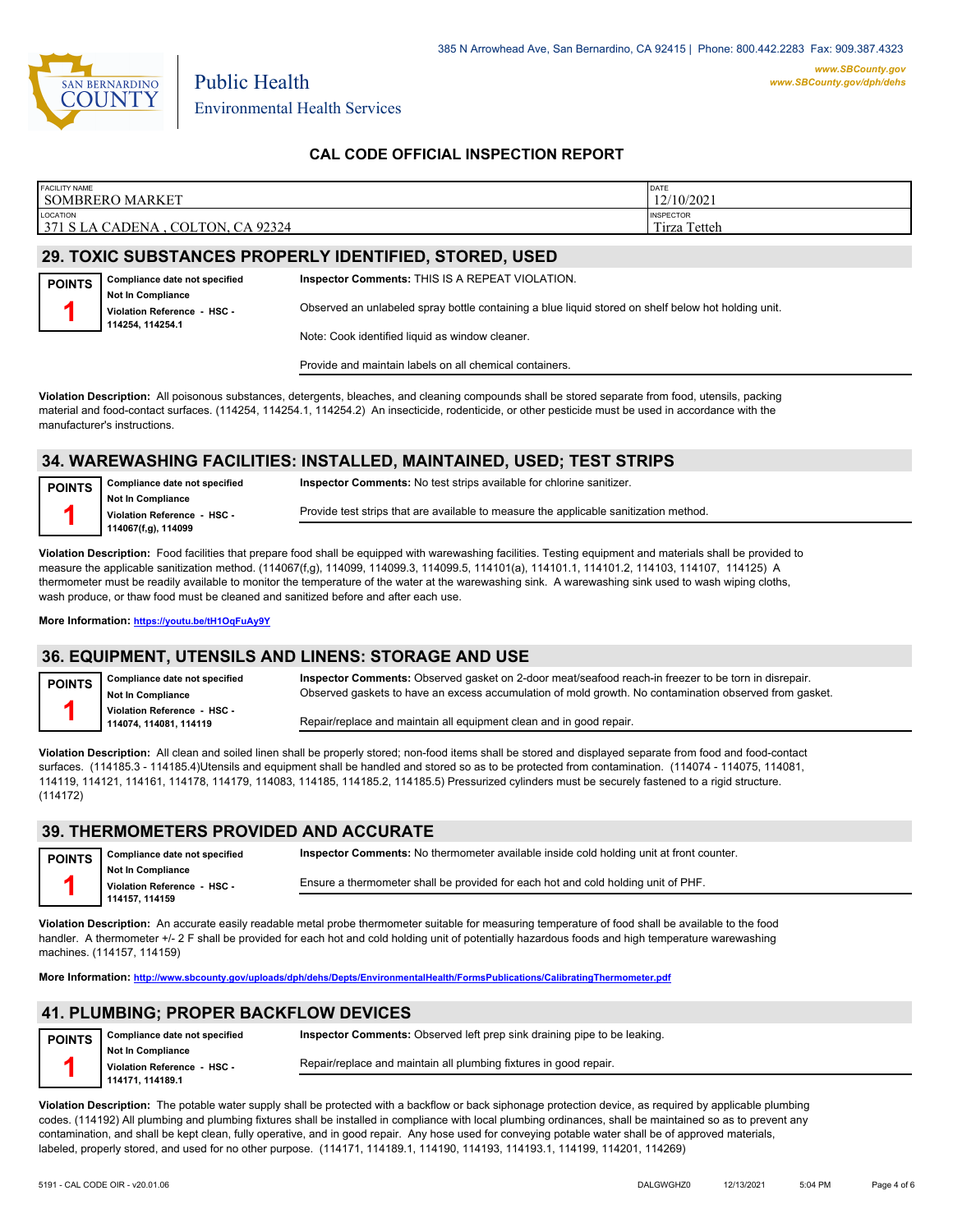

Public Health

## **CAL CODE OFFICIAL INSPECTION REPORT**

| <b>FACILITY NAME</b>   | DATE             |
|------------------------|------------------|
| <b>SOMBRERO MARKET</b> | 12/10/2021       |
| LOCATION               | <b>INSPECTOR</b> |
| 371 S LA CADENA        | Tetteh           |
| CA 92324               | m.               |
| COLTON.                | Tirza            |

### **45. FLOORS, WALLS AND CEILINGS: BUILT, MAINTAINED, AND CLEAN**

**Compliance date not specified Not In Compliance Violation Reference - HSC - 114143 (d), 114266 POINTS 1**

**Inspector Comments:** 

**Violation Description:** The walls / ceilings shall have durable, smooth, nonabsorbent, and washable surfaces. All floor surfaces, other than the customer service areas, shall be approved, smooth, durable and made of nonabsorbent material that is easily cleanable. Approved base coving shall be provided in all areas, except customer service areas and where food is stored in original unopened containers. Food facilities shall be fully enclosed. All food facilities shall be kept clean and in good repair. (114143 (d), 114257, 114266, 114268, 114268.1, 114271, 114272) Cleaning must be an approved dustless method. (114268.1) Mats and duckboards, if used, must be removable and easily cleanable. (114272) Open-air barbecues or wood-burning ovens floor surfaces must extend a minimum of five feet and be impervious or easily cleanable. (114143(d))

#### **48. FOOD HANDLER CERTIFICATION**

**Compliance date not specified Not In Compliance Violation Reference - SBCC - 33.0409 POINTS 3**

**Inspector Comments:** Unable to verify one (1) food service employee food handler certification for San Bernardino County.

Food worker cards SHALL be issued by San Bernardino County to be valid.

All food handlers must obtain a valid food handler certificate issued by San Bernardino County within fourteen (14) days of employment.

Failure to provide proof of food handler certification within fourteen (14) days will result in unannounced billable reinspection to verify compliance. These reinspections will be charged at \$245 per hour with a 30-minute minimum.

This facility operator must complete the "Missing Food Handler" form provided by the inspector and fax to 909-387-4272 or email it to sbcfoodworker@gmail.com by 12/24/2021.

**Violation Description:** This facility is currently in violation with the food handler certification requirement for San Bernardino County, which states all food handlers must obtain a valid food handler certificate within fourteen (14) days of employment (33.0410, 33.044). Failure to provide proof of food handler certification within fourteen (14) days will result in unannounced billable (at our current hourly rate) re-inspections to verify compliance.

This facility operator must complete the 'Missing Food Handler' form provided by the inspector and email an electronic copy (scans or photos are ok as long as they are readableto sbcfoodworker@gmail.com

**More Information: [http://www.sbcounty.gov/dph/dehs/Depts/EnvironmentalHealth/FIRST/food\\_worker\\_training.aspx](http://www.sbcounty.gov/dph/dehs/Depts/EnvironmentalHealth/FIRST/food_worker_training.aspx)**

### **IMPORTANT: Risk Based Inspection Frequency**

Food facilities that pose a higher risk level for causing foodborne illness will be subject to an additional inspection, to be billed at the hourly rate as provided in the San Bernardino Count[y Code Schedule of Fees. Facilitie](https://codelibrary.amlegal.com/codes/sanbernardino/latest/sanberncty_ca/0-0-0-122474#JD_16.0213B)s that received one or more of the following will be elevated to a high risk tier:

- A score letter of "C" or lower on one of the last two graded inspections,
- A score letter of "B" on two of the last three graded inspections,
- Repeated "four (4) point violation Risk Factor" (critical violation codes 1-23) on the last two inspections, or
- Four (4) or more critical violations (codes 1-23) noted during an inspection, or
- A permit suspension (closure) on your last graded inspection.

# **Food Establishment Donor Survey**

Will you please take a few moments of your time to complete our **Food Establishment Donor Survey?** The purpose of this survey is to learn about current food recovery and food waste reduction efforts and struggles throughout San Bernardino County.

The feedback from the survey will help us identify barriers and opportunities, and connect you with nearby charitable feeding organizations so you can donate your surplus food. Once you complete the survey, you can view your entry and connect with other donor food establishments and charitable feeding organizations in the fol[lowing Live Web Map.](https://arcg.is/WvjGb)

### **Overall Inspection Comments**